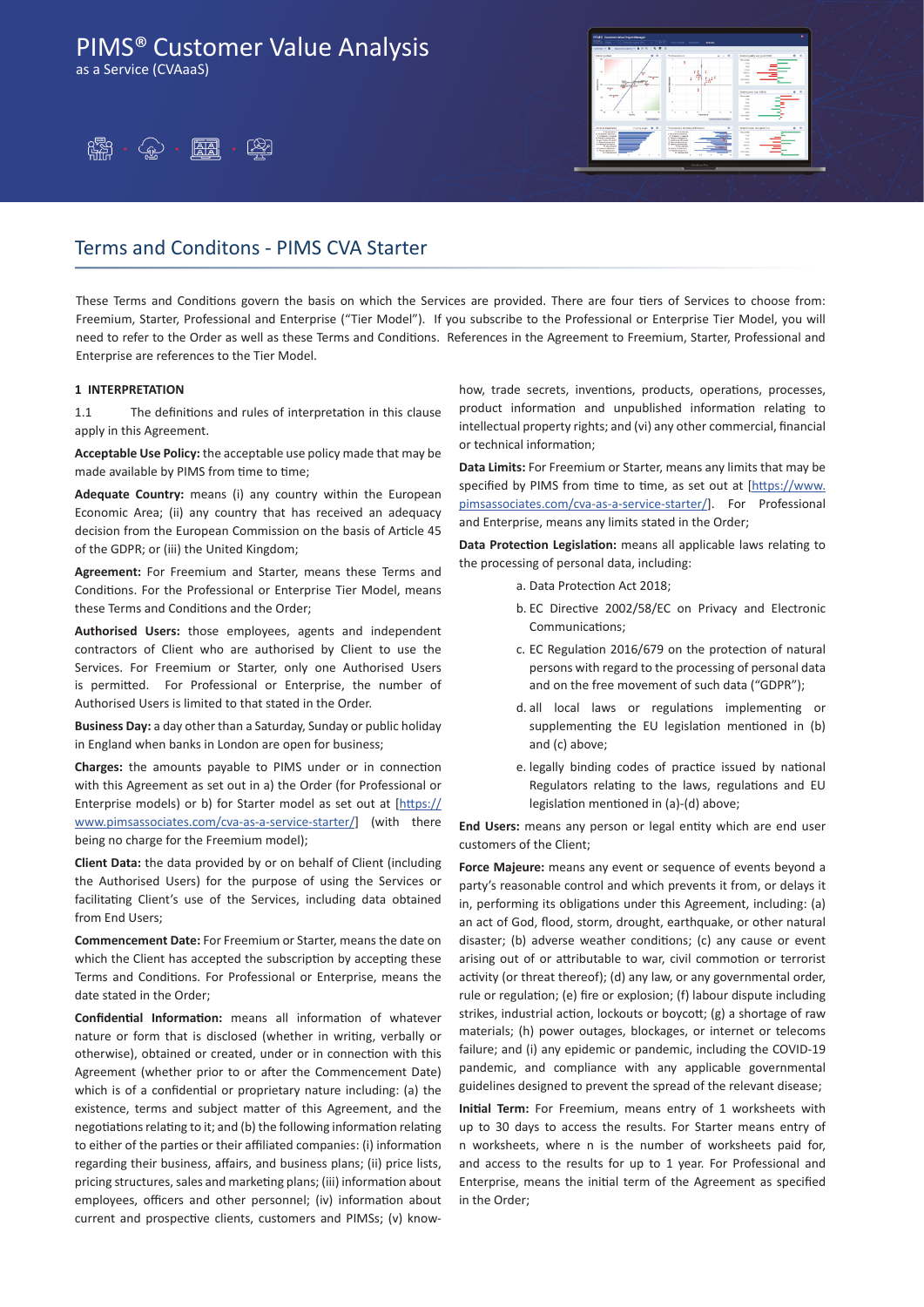as a Service (CVAaaS)





### Terms and Conditons - PIMS CVA Starter

**Normal Business Hours:** 8.30 am to 5.30 pm UK time, each Business Day;

**Order:** means any order for Professional or Enterprise Services signed by or accepted by Client pursuant to Clause 2.2;

Protected Data: means Personal Data (a) received from or on behalf of the Client, or otherwise obtained in connection with the performance of PIMS' obligations under this Agreement; and/ or (b) obtained from End Users by the Client and inputted into the Software for the purpose of using the Services or facilitating Client's use of the Services;

**Protected Functionality:** the fundamental functional and technical aspects of the Services;

**Services:** the services (including provision of the Software and Support Services) provided by PIMS to Client under this Agreement under the Tier Model.

**Software:** the online software application provided by PIMS as part of the Services;

**Standard Contractual Clauses:** means the standard contractual clauses set out in Commission Decision of 5 February 2010 on standard contractual clauses for the transfer of personal data to processors established in third countries under Directive 95/46/EC (save for any optional clauses that relate to indemnification and/ or liability);

**Support Services:** the email support services provided in respect of the then-current version or release of the Software;

**Term:** has the meaning given to it in Clause 11.1;

**Tier Model:** Freemium, Starter, Professional and Enterprise;

**VAT:** value added tax as charged in accordance with the Value Added Tax Act 1994;

**Virus:** any thing or device (including any software, code, file or programme) that may: a) prevent, impair or otherwise adversely affect the operation of any computer software, hardware or network, any telecommunications service, equipment or network or any other service or device any programme or data, including the reliability of any programme or data (whether by re-arranging, altering or erasing the programme or data in whole or part or otherwise); or b) adversely affect the user experience of the Services, including worms, trojan horses, viruses and other similar things or devices; and

**Year:** the period of twelve (12) months starting from the Commencement Date, or from the anniversary of the Commencement Date, as applicable.

1.2 Clause, schedule and paragraph headings shall not affect the interpretation of this Agreement. References to clauses and schedules are to the clauses and schedules of this Agreement; references to paragraphs are to paragraphs of the relevant schedule to this Agreement.

1.3 Unless the context otherwise requires, words in the

singular shall include the plural and in the plural shall include the singular. Unless the context otherwise requires, a reference to one gender shall include a reference to the other genders.

1.4 Any words following the terms "including", "include", "in particular", "for example" or any similar expression, shall be construed as illustrative and shall not limit the sense of the words, description, definition, phrase or term preceding those terms.

1.5 Where the Professional or Enterprise Tier Model applies, and there is an inconsistency between these Terms and Conditions and the Order, the Terms and Conditions shall prevail.

#### **2 BASIS OF AGREEMENT**

2.1 These Terms and Conditions shall apply to all use of the Services, to the exclusion of any other terms that Client seeks to impose or incorporate, or which are implied by trade, custom, practice or course of dealing.

2.2 No binding contract shall be formed, and PIMS shall be under no obligation to provide the Services, until Client has, in the case of a) Professional or Enterprise, indicated its acceptance of the Order by signing the Order and b) Freemium and Standard, accepted these Terms and Conditions.

2.3 Nothing in this Agreement shall prevent PIMS from entering into similar agreements with third parties, or from independently developing, using, selling or licensing materials, products or services which are similar to those provided under this Agreement.

### **3 RIGHT TO USE SERVICE**

3.1 Subject to Client complying with the provisions of this Agreement (including the restrictions set out in this Clause 3), PIMS hereby grants to Client a non-exclusive, non-transferable right, without the right to grant sub-licence, to permit the Authorised Users to use the Services for the Term solely for Client's internal business operations and subject always to use in accordance with the Acceptable Use Policy.

3.2 Client shall ensure that each Authorised User shall keep a secure password for their respective use of the Services, that such password is changed at least monthly and that each Authorised User keeps their password confidential.

3.3 Client shall not, and shall procure that each Authorised User shall not, access, store, distribute or transmit any Viruses, or any material during the course of use of the Services that: a) is unlawful, harmful, threatening, defamatory, obscene, infringing, harassing or racially or ethnically offensive; b) facilitates illegal activity; c) depicts sexually explicit images; d) promotes unlawful violence; e) is discriminatory based on race, gender, colour, religious belief, sexual orientation, disability; or f) is otherwise illegal or causes damage or injury to any person or property.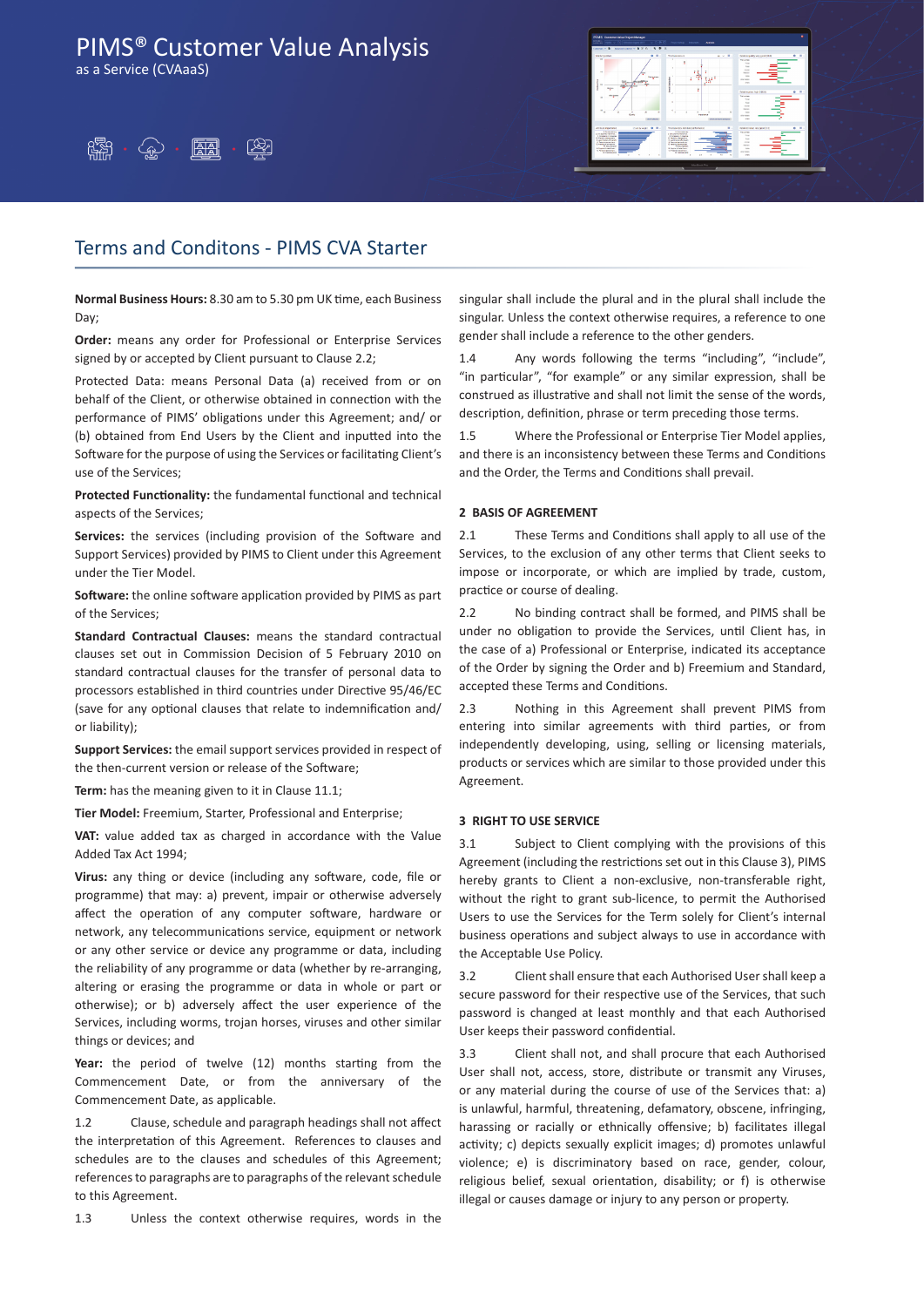as a Service (CVAaaS)





## Terms and Conditons - PIMS CVA Freemium

3.4 Client shall not and shall procure that each Authorised User shall not:

- a. except as may be allowed by any applicable law that is incapable of exclusion by agreement between the parties and except to the extent expressly permitted under this Agreement: (i) attempt to copy, modify, duplicate, create derivative works from, frame, mirror, republish, download, display, transmit, or distribute all or any portion of the Services in any form or media or by any means; or (ii) attempt to de-compile, reverse compile, disassemble, reverse engineer or otherwise reduce to human-perceivable form all or any part of the Services;
- b. during the Term and for twelve (12) months after the Term, create or assist any third party to create, directly or indirectly, a product or service that competes with the Services or any software application containing the same or similar functionality to the Protected Functionality;
- c. use the Services to provide services to any third parties or otherwise demonstrate the Services to third parties;
- d.subject to Clause 13.6, license, sell, rent, lease, transfer, assign, distribute, display, disclose or otherwise exploit, or otherwise make available, the Services to any third party except the Authorised Users on the basis set out in this Agreement; and/or
- e. attempt to obtain, or assist third parties in obtaining, access to the Services, except as provided under this Clause 3.

3.5 Client shall, without prejudice to its other obligations, use all reasonable endeavours to prevent any unauthorised access to, or use of, the Services and, in the event of any such unauthorised access or use, promptly notify PIMS in writing.

3.6 PIMS reserves the right to disable Client's access to the Services and/or terminate this Agreement with immediate effect on written notice where Client is in breach of this Clause 3.

3.7 The rights provided under this Clause 3 are granted to Client only, and shall not be considered granted to any subsidiary or holding company of Client.

#### **4 SERVICES**

4.1 PIMS shall provide the Services using reasonable care and skill.

4.2 PIMS shall use commercially reasonable endeavours to ensure that the Software is available for use by Authorised Users in material conformity with this Agreement ("Availability") for at least 95% of the time, as measured over the course of each calendar month during the Term. Availability will be calculated without regard to downtime or disruptions due to any of the following:

- a. misuse of the Software:
- b. failure of internet connectivity;
- c. disruptions due to Force Majeure;
- d. planned maintenance carried out during the maintenance window of 09.00 pm to 3.00 am UK time;
- e. any Service suspension permitted by this Agreement; and
- f. any unscheduled emergency maintenance performed outside Normal Business Hours. In such event, PIMS shall, wherever possible, try to give Client at least 6 hours' notice of such maintenance.

4.3 PIMS will provide Client with access to the email Support Services during Normal Business Hours.

4.4 PIMS reserves the right to amend the Services from time to time as necessary to comply with any applicable law or regulatory requirement, or if the amendment does not materially affect the nature or quality of the Services. PIMS shall notify Client of any such event as soon as possible.

4.5 Notwithstanding anything else in this Agreement, PIMS shall be entitled to suspend provision of the Services:

- a. where it is mandated to do so by a regulatory body or as reasonably necessary to enable PIMS to make any adjustments to the Services so as comply with all applicable laws and regulations;
- b. investigate any breach or suspected breach by Client of this Agreement, including of the Acceptable Use Policy; and/or
- c. for so long as there is any overdue sum owed to PIMS by Client under this Agreement.

### **5 CLIENT DATA**

5.1 Client shall have sole responsibility for the legality, reliability, integrity, accuracy and quality of its Client Data.

5.2 In the event of any loss or damage to Client Data, Client's sole remedy shall be for PIMS to use reasonable commercial endeavours to restore the lost or damaged Client Data from the latest back-up of such Client Data maintained by PIMS in accordance with the storage procedure. PIMS shall not be responsible for any loss, destruction, alteration or disclosure of Client Data caused by PIMS and/or any third party.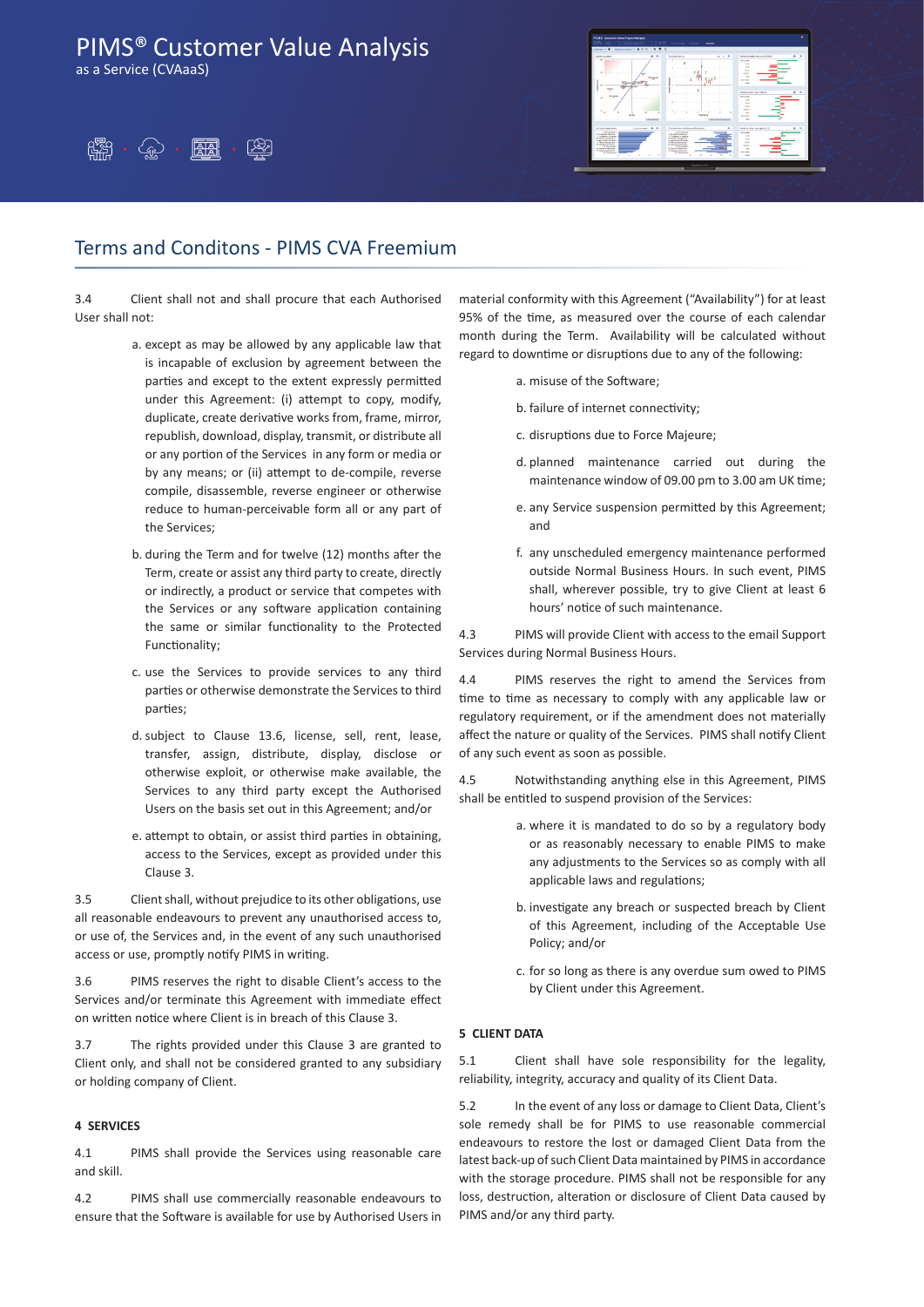as a Service (CVAaaS)





### Terms and conditons - PIMS CVA Starter

5.3 References in this clause to "controller", "data subject", "personal data," "processor", "processing", "personal data breach" and "supervisory authority" shall have the same meaning as defined in GDPR.

5.4 The parties acknowledge that in order to provide the Services and during the Term, PIMS may process personal data on behalf of Client ("Client Personal Data"). Schedule 1 sets out the subject matter and duration of the processing; nature and purpose of the processing; the type of personal data being processed; and the categories of data subject in respect of such Client Personal Data.

5.5 The parties agree in respect of Client Personal Data that Client shall be the "controller" and PIMS shall be Client's "processor".

5.6 Client shall comply with the obligations owed by controllers under applicable Data Protection Legislation in respect of its and PIMS' processing of the Client Personal Data, including ensuring that PIMS is lawfully able to process the Client Personal Data on Client's behalf.

5.7 PIMS shall in respect of its processing of such Client Personal Data:

- a. process the Client Personal Data only to the extent, and in such a manner, as is necessary for the activities contemplated by this Agreement and in accordance with Client's lawful written instructions from time to time, and PIMS shall not process or permit the processing, of the Client Personal Data for any other purpose unless such processing is required by any applicable law to which PIMS is subject, in which case PIMS shall notify Client in advance of its intention to carry out such processing and allow Client the opportunity to object (unless that law prohibits such information on important grounds of public interest). If PIMS is unsure asto the parameters of the instructions issued by Client and/or believes that Client's instructions may conflict with the requirements of Data Protection Legislation, PIMS may notify Client for clarification and provide reasonable details in support of any assertion that Customer's instructions may not be lawful;
- b. ensure that any person authorised to processthe Client Personal Data in connection with this Agreement is subject to a duty of confidentiality;
- c. having regard to the state of technological development and the cost of implementing any measures, take such technical and organisational measures against the unauthorised or unlawful processing of Client Personal Data and against the

accidental loss or destruction of, or damage to data, to ensure a level of security appropriate to: a) the harm that might result from such unauthorised or unlawful processing or accidental loss, destruction or damage of the data; and b) the nature of the data to be protected, provided that where such measures may require the use of resource and/or cost additional to that usually provided or incurred, or anticipated, by PIMS, Client agrees to pay for the same (in addition to any other charges or fees), provided that PIMS has notified Client of the fact that additional charges or cost may be payable;

- d. at Client's cost, assist Client by using appropriate technical and organisational measures in responding to, and complying with, data subject requests;
- e. taking into account the nature of the processing and the information available to PIMS, provide Client with reasonable co-operation and assistance in relation to Client's obligations and rights under Articles 32 to 36 (inclusive) of the GDPR (and analogous provisions of other Data Protection Legislation), including in particular those relating to (i) providing Client and supervisory authorities (as applicable) with all information and assistance reasonably necessary to investigate personal data breaches and where relevant notify the relevant supervisory authority and/or affected data subject(s) of the personal data breach, and (ii) carrying out privacy impact assessments and/ or consulting with relevant supervisory authorities where such assessment indicates there is a high risk that cannot be mitigated;
- f. without undue delay notify Client, if PIMS:
	- i. receives any complaint, notice or communication which relates directly or indirectly to the processing of the Client Personal Data; and/or
	- ii. becomes aware of a personal data breach affecting Client Personal Data within PIMS' possession or control;
- g. make available to Client such information as is necessary to demonstrate PIMS' compliance with its obligations under this Clause 5.7, including providing Client, its third-party representatives (who are not competitors of PIMS) and/or a supervisory authority with a copy of PIMS' most recent audit results, conducted by a third party;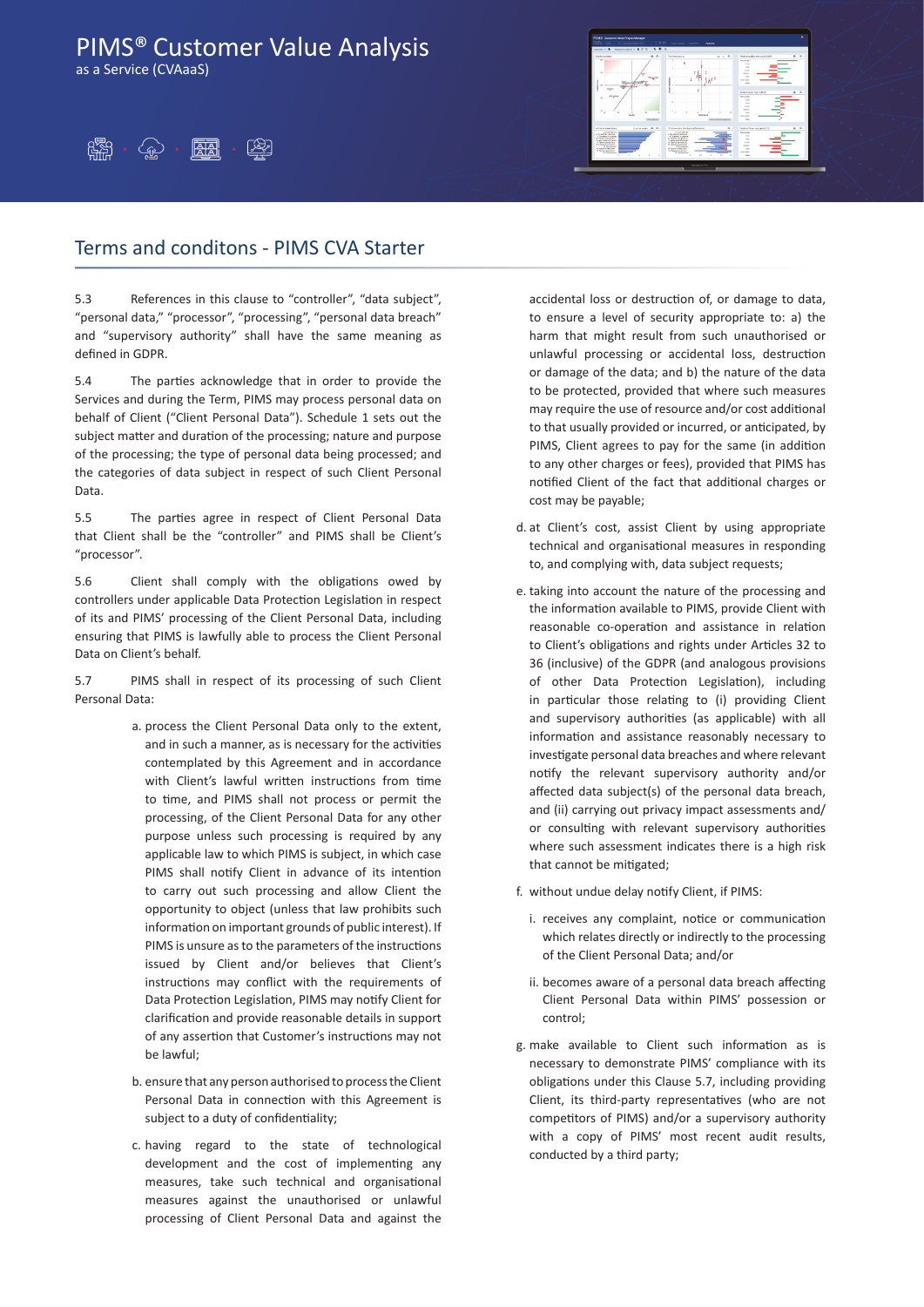as a Service (CVAaaS)





### Terms and conditons - PIMS CVA Starter

- h. may engage a sub-processor to process Client Personal Data (or otherwise sub-contract or outsource the processing of any data to a third party) (a "Subprocessor"). In such event, PIMS will:
	- i. notify Client of any new or replacement Subprocessor. If Client objects to the appointment of a new or replacement Sub-processor, it shall notify PIMS within five Business Days (in the absence of which Client shall be deemed to have accepted the appointment of the Sub-processor). If any objection is received by PIMS but cannot be resolved by the parties within five Business Days of receipt by PIMS of Client's written objection, PIMS may on immediate written notice terminate this Agreement without liability;
	- ii. enter into a written contract with the Sub-processor that:
		- 1. complies with the requirements of Article 28 of the GDPR; and
		- 2. terminates automatically on termination or expiry of this Agreement for any reason; and
	- iii.remains liable for all acts or omissions of Subprocessors as if they were acts or omissions of PIMS (except to the extent caused or exacerbated by Client);
- i. return or destroy (as directed by Client) all Client Personal Data it has in its possession and delete existing copies except to the extent applicable law or regulation requires storage of the Client Personal Data; and
- j. be entitled to transfer the Client Personal Data to a non-Adequate Country ("Restricted Transfer") provided that PIMS ensures that in respect of such Restricted Transfer: (i) appropriate safeguards are enforced pursuant to Articles 46 and 47 of the GDPR (and analogous provisions set out in other Data Protection Legislation), or (ii) the Restricted Transfer falls under one of the derogations set out by Article 49 of the GDPR (or analogous provisions set out in other Data Protection Legislation). Where PIMS deems the Standard Contractual Clauses are the appropriate lawful transfer mechanism to enable the Restricted Transfer, PIMS shall be authorised to enter into the Standard Contractual Clauses acting on behalf of the Client with the relevant third party.

5.8 If the mechanism relied on to lawfully process the Client Personal Data transferred pursuant to Clause 5.7(j) ceases to exist or is no longer considered to be a lawful method of legitimising a transfer of personal data to a non-Adequate Country (as applicable), the parties shall have a good faith discussion and agree an alternative lawful transfer mechanism and PIMS may, without liability to Client, cease or procure that the relevant third party cease the processing of Client Personal Data until such time as the parties have agreed an alternative transfer mechanism to enable the Client Personal Data to be lawfully processed.

5.9 Where, by operation of this Clause 5, PIMS is obliged to provide information and/or assistance to Client, or to third parties (including supervisory authorities) at the request of Client, such assistance shall be provided at the sole cost and expense of Client, save if and to the extent that such assistance directly arises from PIMS' breach of its obligations under Clause 5, in which such information and/or assistance shall be provided at no additional cost to Client.

### **6 CLIENT'S OBLIGATIONS**

- 6.1 Client shall:
	- a. provide PIMS with all necessary co-operation and support in relation to this Agreement and all necessary access to such information and equipment as may be required by PIMS to provide the Services, including to Client Data.;
	- b. comply with all applicable laws and regulations with respect to its activities under this Agreement and ensure compliance by the Authorised Users;
	- c. carry out any and all client responsibilities in this Agreement or otherwise agreed by the parties in writing in a timely and efficient manner. In the event of any delays in Client's provision of such assistance as agreed by the parties, PIMS may adjust any agreed timetable or delivery schedule as reasonably necessary;
	- d. obtain and maintain all necessary licences, consents and permissions necessary for PIMS to perform its obligations under this Agreement, including the Services;
	- e. ensure that its network and systems comply with the relevant specifications and instructions provided by PIMS from time to time; and
	- f. be solely responsible for procuring and maintaining its network connections and telecommunications links from its systems to the Services, and all problems, conditions, delays, delivery failures and all other loss or damage arising from or relating to Client's network connections or telecommunications links or caused by the internet.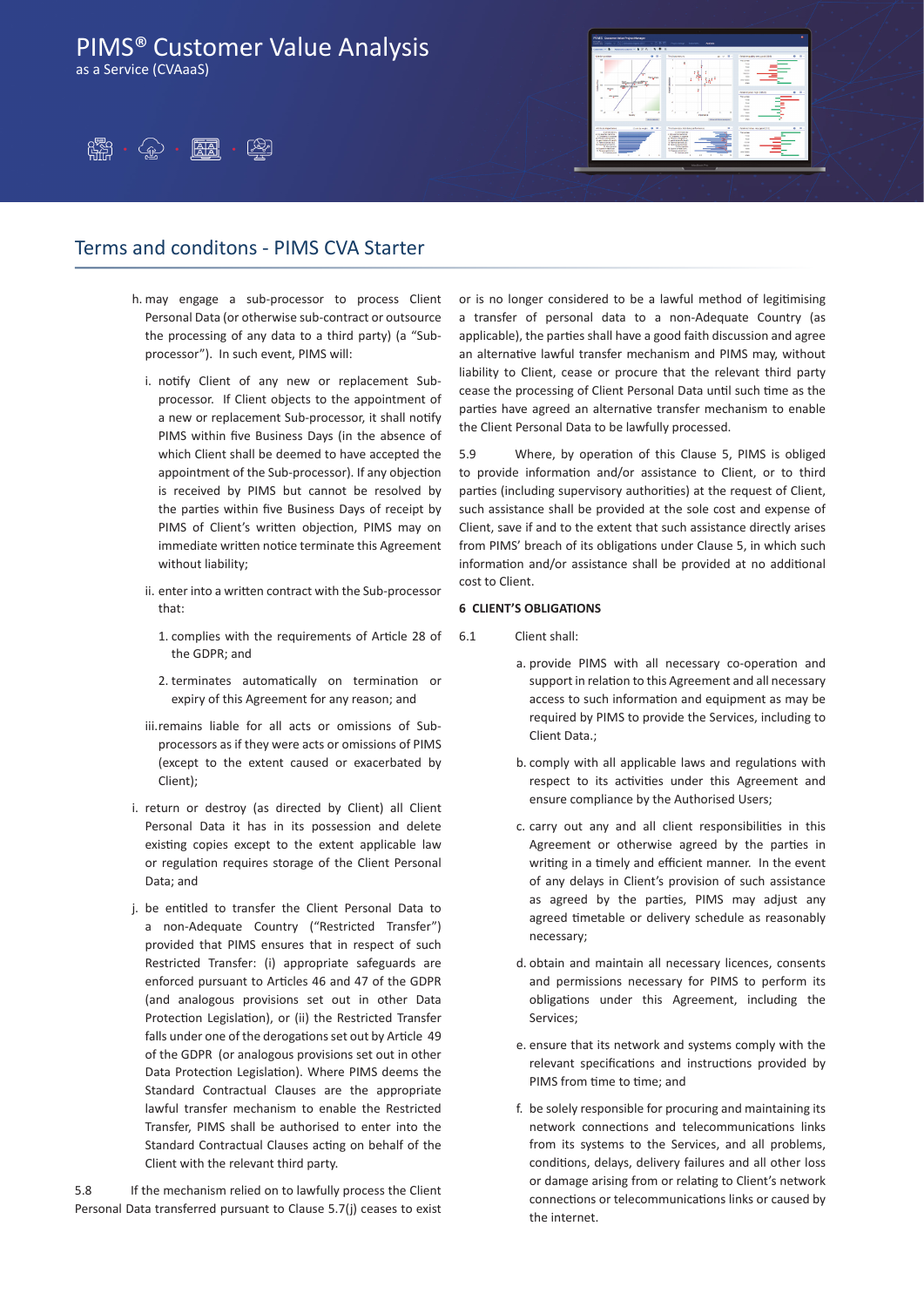as a Service (CVAaaS)





## Terms and conditons - PIMS CVA Starter

6.2 Clientshallbe responsible for andshall ensure compliance by all Authorised Users with the Acceptable Use Policy. A breach of this obligation shall be deemed to be a material breach of this Agreement, and shall also entitle PIMS to suspend provision of the Services on notice to Client. PIMS shall resume Service provision only once the breach has been rectified by Client and PIMS has received reasonable legally-binding assurance that the breach will not recur during. All Charges shall continue to be payable during any Service suspension except to the extent caused by PIMS.

### **7 CHARGES AND PAYMENT**

7.1 Client shall pay the Charges to PIMS for the Services in accordance with this Clause 7.

7.2 If, at any time during the Term, the Client exceeds any specified Data Limits, additional fees will (except for Freemium) be payable by Client to PIMS, as specified in the Order (or where not so stated or there is no Order) the Charges description.

7.3 PIMS shall invoice Client for the Charges as follows: Starter 100% in advance, Professional and Enterprise quarterly in advance.

7.4 Client shall pay each invoice submitted by PIMS in full and in cleared funds to a bank account nominated in writing by PIMS within 30 days of the date of the invoice and time for payment shall be of the essence.

7.5 If Client fails to make a payment due to PIMS under this Agreement by the relevant due date:

- a. Client shall pay interest on the overdue sum from the due date until payment of the overdue sum, whether before or after judgment. Interest under this Clause 7.5 will accrue at 4% a year above the Bank of England's base rate from time to time;
- b. PIMS may disable Client's password, account and access to the Services and PIMS shall be under no obligation to provide the Services while the invoice(s) concerned remain unpaid; and/or
- c. PIMS may terminate the Agreement with immediate effect on written notice if a sum remains overdue for more than 14 days.

7.6 PIMS reserves the right to increase the Charges on an annual basis with effect from each anniversary of the Commencement Date [following the expiry of the Initial Term] [in line with the percentage increase in the Retail Prices Index in the preceding 12-month period and the first such increase shall take effect on the first anniversary of the Commencement Date and shall be based on the latest available figure for the percentage increase in the Retail Prices Index.

7.7 All amounts and fees stated or referred to in this Agreement:

- a. shall be payable in US Dollars or such other currency as specified in the Order or Charges;
- b. are non-refundable; and
- c. are exclusive of any applicable value added tax, which shall be added to PIMS' invoice(s) at the appropriate rate and payable at the same time as the underlying sum.

### **8 PROPRIETARY RIGHTS**

8.1 Client acknowledges and agrees that PIMS (or its licensors) own all intellectual property rights in the Services. Except as expressly stated in this Agreement, this Agreement does not grant Client any rights to, under or in, any patents, copyright, database right, trade secrets, trade names, trade marks (whether registered or unregistered), or any other rights or interest in the Software or Services. All goodwill arising from use of the Services shall accrue solely to PIMS.

8.2 Client grants PIMS a paid-up, non-exclusive, nontransferable right to copy and modify any materials provided by Client to PIMS (including Client Data) ("Client Materials") as necessary to provide the Services and fulfil its obligations.

8.3 PIMS shall indemnify Client and keep Client indemnified against any and all losses, damages, liabilities, claims and costs that Client may suffer or incur as a result of any claim that Client's use of the Services, in accordance with this Agreement, infringes the rights of a third party.

8.4 Client shall indemnify PIMS and keep PIMS indemnified against any and all losses, damages, liabilities, claims and costs that PIMS may suffer or incur as a result of any claim that PIMS' use of Client Materials, in accordance with this Agreement, infringes the rights of a third party.

8.5 Where one party ("Indemnifying Party") agrees to indemnify the other party ("Indemnified Party") under this Agreement, such indemnity is subject to the Indemnified Party complying with the following process in the event that a third party claim arises:

- a. the Indemnified Party must promptly notify the Indemnifying Party in writing of such claim;
- b. the Indemnified Party must not make any admission of liability, settlement or compromise without the prior written consent of the Indemnifying Party;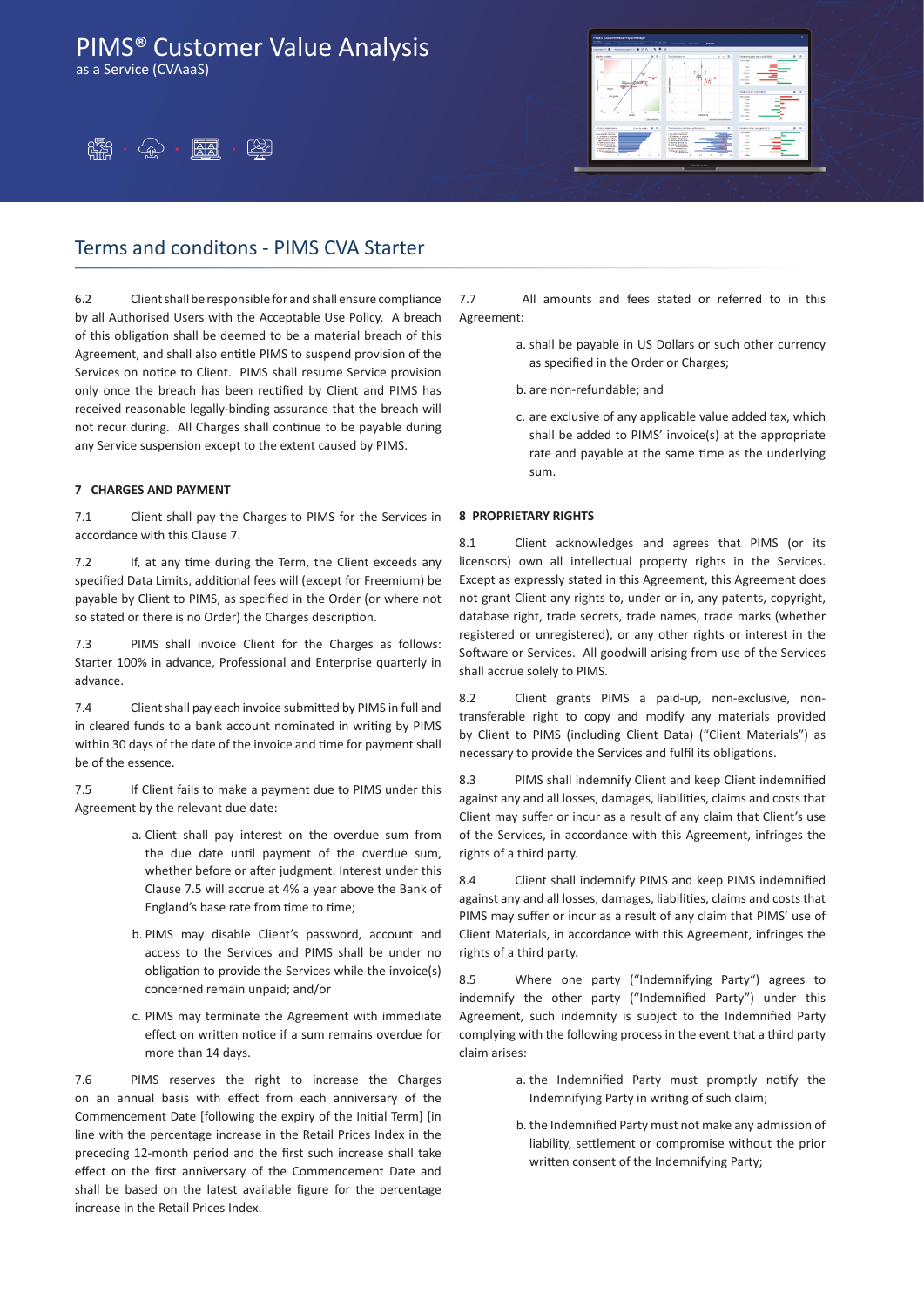as a Service (CVAaaS)





### Terms and conditons - PIMS CVA Starter

- c. the Indemnified Party must give the Indemnifying Party express authority to conduct all negotiations and litigation and to defend and/or settle all litigation arising from such claim, provided that the Indemnifying Party regularly consults the Indemnified Party on the conduct and defence of the claim;
- d. the Indemnified Party must provide the Indemnifying Party with all available information and assistance in relation to such claim as the Indemnifying Party may reasonably require at the Indemnifying Party's cost and expense; and
- e. if within ninety (90) days after the Indemnifying Party's receipt of notice of any such claim, the Indemnifying Party fails to take action to defend or settle such claim, the Indemnified Party may at the Indemnifying Party's expense undertake the defence, compromise or settlement of the claim as it sees fit.

### **9 CONFIDENTIALITY**

9.1 Each party may be given access to Confidential Information from the other party in order to perform its obligations under this Agreement. A party's Confidential Information shall not be deemed to include information that:

- a. is or becomes publicly known other than through any act or omission of the receiving party;
- b. was in the other party's lawful possession before the disclosure;
- c. is lawfully disclosed to the receiving party by a third party without restriction on disclosure; or
- d. is independently developed by the receiving party, which independent development can be shown by written evidence.

9.2 Subject to Clause 9.4, each party shall hold the other's Confidential Information in confidence and not make the other's Confidential Information available to any third party, or use the other's Confidential Information for any purpose other than as strictly necessary to perform its obligations under the Agreement.

9.3 Each party shall take all reasonable steps to ensure that the other's Confidential Information to which it has access is not disclosed or distributed by its employees or agents in violation of the terms of this Agreement.

9.4 A party may disclose Confidential Information to the extent such Confidential Information is required to be disclosed by law, by any governmental or other regulatory authority or by a court or other authority of competent jurisdiction, provided that, to the extent it is legally permitted to do so, it gives the other party as much notice of such disclosure as possible and, where notice of disclosure is not prohibited and is given in accordance with this Clause 9.4, it takes into account the reasonable requests of the other party in relation to the content of such disclosure.

9.5 Neither party shall be responsible for any loss, destruction, alteration or disclosure of Confidential Information caused by any third party.

9.6 The above provisions of this Clause 9 shall survive termination of this Agreement, however arising.

9.7 Notwithstanding the provisions of this Clause 9, PIMS may announce and/or publish that Client is a customer of PIMS and/or uses the Services. PIMS shall comply with all reasonable branding guidelines provided to PIMS by Client in this regard.

### **10 LIABILITY**

10.1 PIMS shall not have any liability under this Agreement, including any failure in the Services, that arises as a result of:

- a. act or omissions of Client or those for whom it is responsible;
- b. errors or omissions in information and/or instructions provided to PIMS by or on behalf of Client in connection with the Services, or any actions taken by PIMS at Client's direction;
- c. use of the Services contrary to PIMS' instructions or not in accordance with this Agreement; or
- d. any modification or alteration of the Services by any person other than PIMS or PIMS' duly authorised contractors or agents.
- $10.2$  PIMS:
	- a. does not warrant that Client's use of the Services will be entirely uninterrupted or error-free or that the Services, and/or the information obtained by Client through the Services will meet Client's requirements; and
	- b. is not responsible for any delays, failures or any loss or damage resulting from the transfer of data over communications networks and facilities, including the internet, and Client acknowledges that the Services may be subject to limitations, delays and other problems inherent in the use of such communications facilities.

10.3 Except as provided in this Agreement, all warranties, representations, conditions and all other terms of any kind whatsoever implied by statute or common law are, to the fullest extent permitted by applicable law, excluded from this Agreement.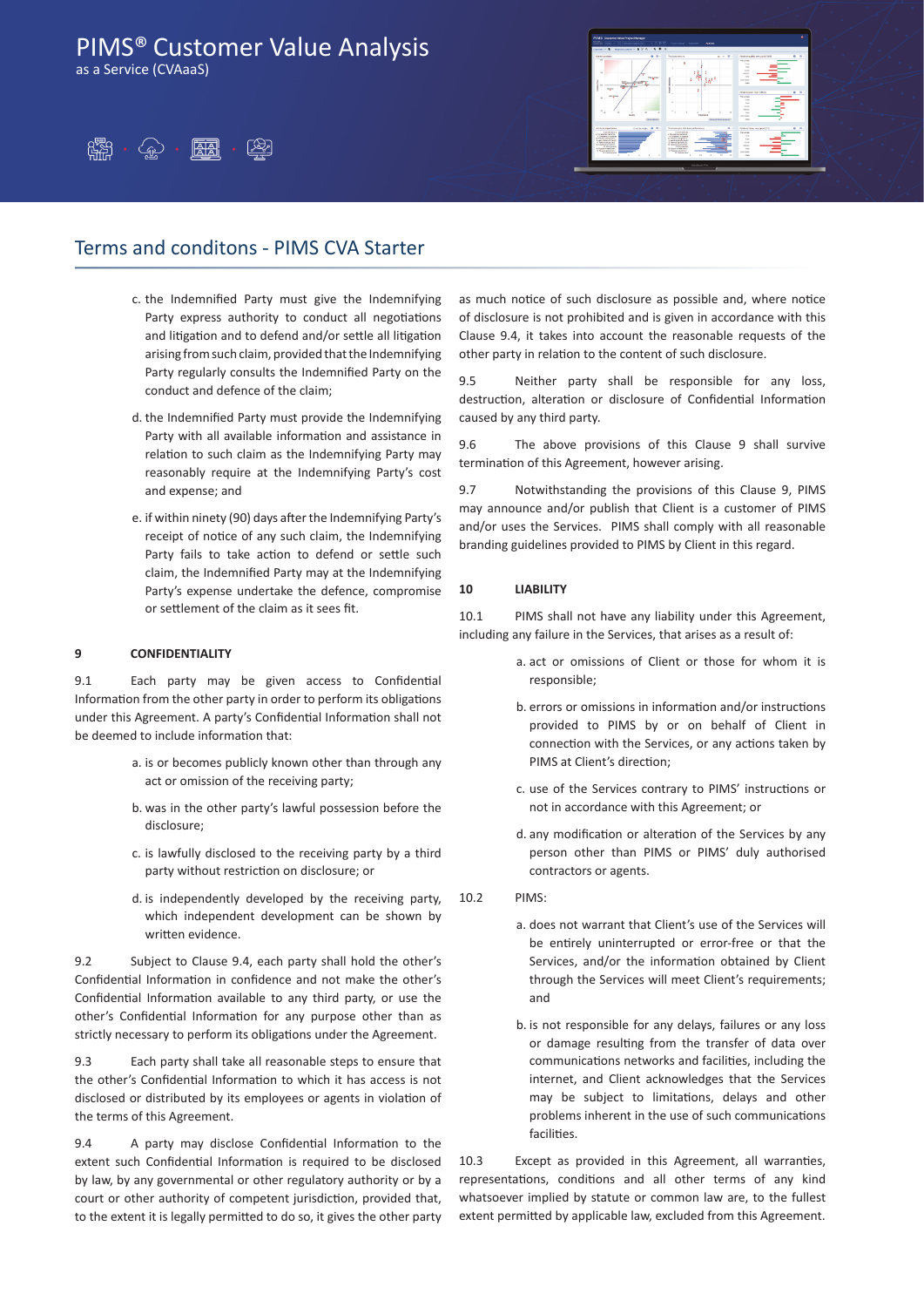as a Service (CVAaaS)





## Terms and conditons - PIMS CVA Starter

10.4 Where PIMS uses third party hosting providers, PIMS' liability for the acts or omissions of those providers is subject to the same exclusions and limitations asset out in the relevant Terms and Conditions between PIMS and those third party providers. PIMS shall use its reasonable endeavours to pass on to Client the benefit of such remedies as they apply to the Services.

10.5 PIMS shall not be liable whether in tort (including for negligenceorbreachofstatutoryduty), contract,misrepresentation, restitution or otherwise for any:

- a. loss of profits, loss of revenue, depletion of goodwill or reputation, loss or corruption of data or information, or loss of management time; or
- b. special, punitive or indirect loss.

10.6 PIMS' total aggregate liability arising under or connection with this Agreement in contract, tort (including negligence or breach of statutory duty), or otherwise, shall in respect of each Year not exceed the total Charges paid or payable in respect of that Year.

10.7 Nothing in this Agreement shall exclude or limit a party's liability for:

- a. death or personal injury arising from its negligence;
- b. fraud or fraudulent misrepresentation; or
- c. any other liability to the extent that such liability may not be excluded or limited as a matter of law.

#### **11 TERM AND TERMINATION**

- 11.1 This Agreement shall:
	- a. for Freemium: commence on the Commencement Date and continue for the Initial Term and then end, subject to earlier termination in accordance with this Agreement; and
	- b. for all other Tier Models, commence on the Commencement Date and continue for the Initial Term and continue thereafter, until either party terminates the Agreement by giving at least 90 days' prior written notice to the other (such notice not to expire before the end of the Initial Term), subject to earlier termination in accordance with this Agreement, (in each case, the "Term").

11.2 PIMS may terminate this Agreement with immediate effect by giving written notice to Client in accordance with Clauses 3.6 (breach of Client obligations) and 5.7(h)(i) (Client objection to sub-processor).

11.3 Either party may terminate this Agreement with immediate effect by giving written notice to the other party if the other party:

- a. commits a material breach of any term of this Agreement which is irremediable or (if such breach is remediable) fails to remedy that breach within a period of 30 days after being notified in writing to do so;
- b. proposes a voluntary arrangement within the meaning of Section 1 or Section 253 of the Insolvency Act 1986, or an interim order is made in relation to it under Section 252 of the Insolvency Act 1986, or any other steps are taken or negotiations commenced by it or any of its creditors with a view to proposing any kind of composition, compromise or arrangement involving it and any of its creditors;
- c. is deemed to be unable to pay its debts within the meaning of Section 123 of the Insolvency Act 1986;
- d. calls a meeting for the purpose of passing a resolution to wind it up, or such a resolution is passed;
- e. presents, or has presented, a petition for a winding up order;
- f. has an administrator, administrative receiver, or receiver appointed over all or any part of its business, undertaking, property or assets;
- g. takes any steps in connection with proposing a company voluntary arrangement or a company voluntary arrangement is passed in relation to it;
- h. ceases, or appears in the reasonable opinion of the party wishing to terminate likely to cease, or is threatening to cease, to trade;
- i. stops or suspends making payments (whether of principal or interest) with respect to all or any class of its debts or announces an intention to do so or the other party suspends or ceases or threatens to suspend or cease to carry on its business;
- j. is subject to a secured lender taking any steps to obtain possession of the property on which it has security or otherwise to enforce its security; and/or
- k. suffers or undergoes any procedure analogous to any of those specified in Clause 11.3(b) to 11.3(k) inclusive above or any other procedure available in the country in which the other party is constituted, established or domiciled against or to an insolvent debtor or available to the creditors of such a debtor.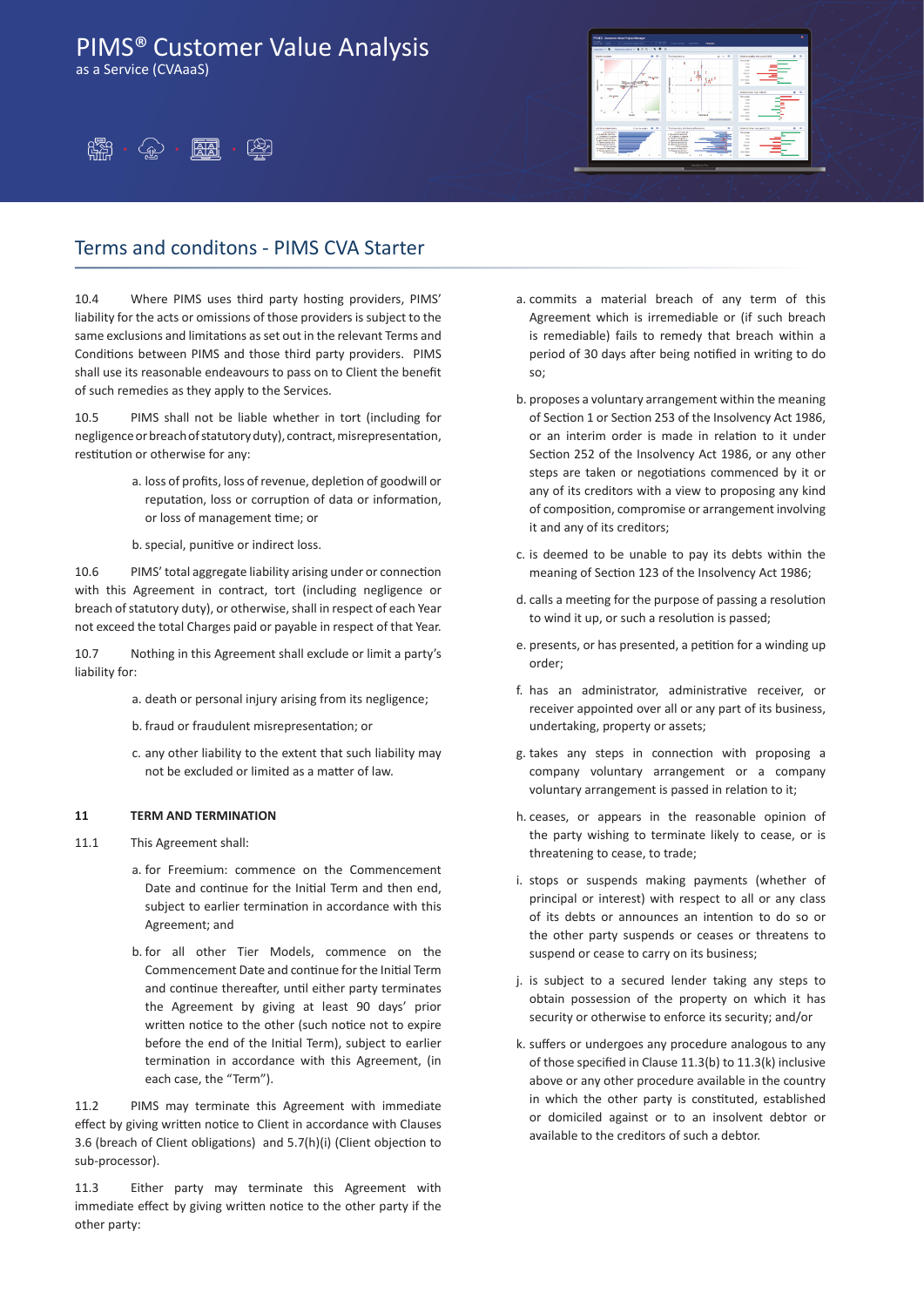as a Service (CVAaaS)



### Terms and conditons - PIMS CVA Starter

11.4 On termination of this Agreement for any reason:

- a. Client shall immediately pay to PIMS all of PIMS' outstanding unpaid invoices and interest and, in respect of Services supplied but for which no invoice has been submitted, PIMS shall submit an invoice, which shall be payable by Client immediately on receipt;
- b. Client shall immediately cease all use of the Services;
- c. PIMS may destroy or otherwise dispose of any of the Client Data in its possession, unless PIMS receives, no later than ten days after the effective date of the termination of this Agreement, a written request for the delivery to Client of the then most recent backup of the Client Data. PIMS shall use reasonable commercial endeavours to deliver the back-up to Client within 45 days of its receipt of such a written request, provided that Client has, at that time, paid all fees and Charges outstanding at and resulting from termination (whether or not due at the date of termination). Client shall pay all reasonable expenses incurred by PIMS in returning or disposing of Client Data;
- d. PIMS shall return or destroy all Client Personal Data in accordance with Clause 5.7(i); and
- e. any rights, remedies, obligations or liabilities of the parties that have accrued up to the date of termination, including the right to claim damages in respect of any breach of the Agreement which existed at or before the date of termination shall not be affected or prejudiced.

11.5 Any provision of the Agreement that expressly or by implication is intended to come into or continue in force on or after termination of the Agreement shall remain in full force and effect.

### **12 FORCE MAJEURE**

12.1 Notwithstanding anything else in this Agreement, where a Force Majeure Event occurs a party shall not be liable to the extent that it is delayed in or prevented from performing its obligations under this Agreement due to the Force Majeure Event, and the obligations of the party affected by the Force Majeure Event shall be suspended for the duration of the Force Majeure Event.

- 12.2 The non-performing party shall:
	- a. notify the other party of the Force Majeure Event and its expected duration;
	- b. use its reasonable endeavours to minimise the effects of the Force Majeure Event; and



c. keep the other party informed of the status of the Force Majeure Event and its impact on the performance of its obligations under this Agreement.

### **13 GENERAL**

13.1 No variation of this Agreement shall be effective unless it is in writing and signed by the parties (or their authorised representatives).

13.2 No failure or delay by a party to exercise any right or remedy provided under this Agreement or by law shall constitute a waiver of that or any other right or remedy, nor shall it prevent or restrict the further exercise of that or any other right or remedy. No single or partial exercise of such right or remedy shall prevent or restrict the further exercise of that or any other right or remedy.

13.3 Except as expressly provided in this Agreement, the rights and remedies provided under this Agreement are in addition to, and not exclusive of, any rights or remedies provided by law.

13.4 If any provision (or part of a provision) of this Agreement is found by any court or administrative body of competent jurisdiction to be invalid, unenforceable or illegal, the other provisions shall remain in force. If any invalid, unenforceable or illegal provision would be valid, enforceable or legal if some part of it were deleted, the provision shall apply with whatever modification is necessary to give effect to the commercial intention of the parties.

13.5 This Agreement constitutes the entire agreement between the parties and supersedes and extinguishes all previous agreements, promises, assurances, warranties, representations and understandings between them, whether written or oral, relating to its subject matter. Each party acknowledges that in entering into this Agreement it does not rely on, and shall have no remedies in respect of, any statement, representation, assurance or warranty (whether made innocently or negligently) that is not set out in this Agreement. Each party agrees that it shall have no claim for innocent or negligent misrepresentation or negligent misstatement based on any statement in this Agreement. Nothing in this Clause shall limit or exclude any liability for fraud.

13.6 Client shall not, without the prior written consent of PIMS, assign, transfer, charge, sub-contract or deal in any other manner with all or any of its rights or obligations under this Agreement.

13.7 PIMS shall not, without the prior written consent of Customer, assign, transfer, charge, or deal in any other manner with all or any of its rights or obligations under this Agreement. PIMS may sub-contract one or more of its obligations, provided it complies with its obligations in respect of Sub-processors as set out in clause 5.7(h).